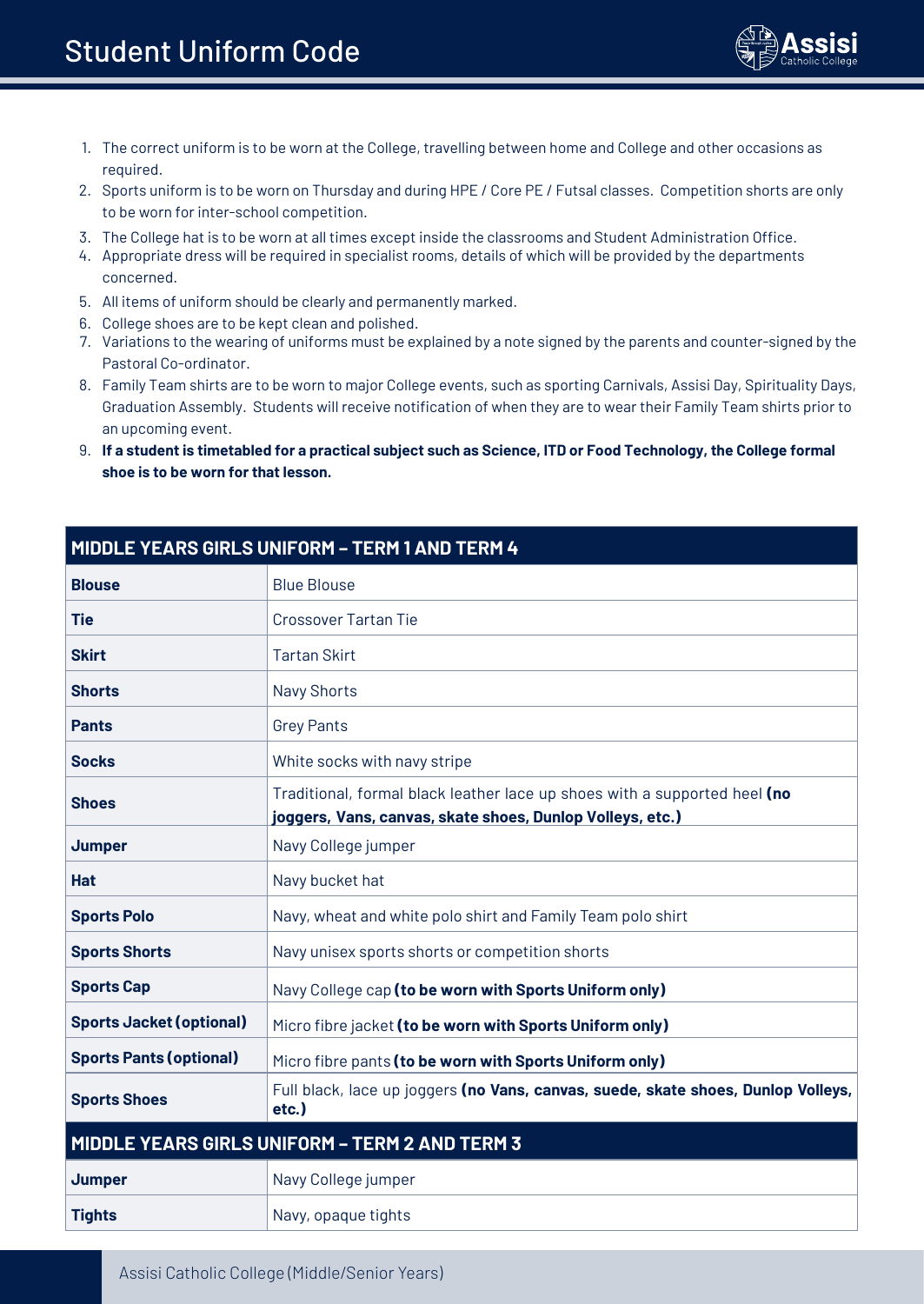

| MIDDLE YEARS BOYS UNIFORM - TERM 1 AND TERM 4         |                                                                                                                                               |  |
|-------------------------------------------------------|-----------------------------------------------------------------------------------------------------------------------------------------------|--|
| <b>Shirt</b>                                          | <b>Blue Shirt</b>                                                                                                                             |  |
| <b>Shorts</b>                                         | Formal navy shorts                                                                                                                            |  |
| <b>Belt</b>                                           | <b>Black belt</b>                                                                                                                             |  |
| <b>Socks</b>                                          | Navy socks with wheat stripe                                                                                                                  |  |
| <b>Shoes</b>                                          | Traditional, formal black leather lace up shoes with a supported heel (no<br>joggers, Vans, canvas, suede, skate shoes, Dunlop Volleys, etc.) |  |
| Jumper                                                | Navy College jumper                                                                                                                           |  |
| <b>Hat</b>                                            | Navy bucket hat                                                                                                                               |  |
| <b>Sports Polo</b>                                    | Navy, wheat and white polo shirt and Family Team polo shirt                                                                                   |  |
| <b>Sports Shorts</b>                                  | Navy unisex sports shorts or competition shorts                                                                                               |  |
| <b>Sports Cap</b>                                     | Navy College cap (to be worn with Sports Uniform only)                                                                                        |  |
| <b>Sports Jacket (optional)</b>                       | Micro fibre jacket (to be worn with Sports Uniform only)                                                                                      |  |
| <b>Sports Pants (optional)</b>                        | Micro fibre pants (to be worn with Sports Uniform only)                                                                                       |  |
| <b>Sports Shoes</b>                                   | Full black, lace up joggers (no Vans, canvas, suede, skate shoes, Dunlop Volleys<br>etc.)                                                     |  |
| MIDDLE YEARS BOYS UNIFORM - TERM 2 AND TERM 3         |                                                                                                                                               |  |
| Jumper                                                | Navy College jumper                                                                                                                           |  |
| <b>Tie</b>                                            | Navy tie                                                                                                                                      |  |
| <b>Trousers</b>                                       | Formal grey trousers - optional                                                                                                               |  |
| <b>SENIOR YEARS GIRLS UNIFORM - TERM 1 AND TERM 4</b> |                                                                                                                                               |  |
| <b>Blouse</b>                                         | <b>White Blouse</b>                                                                                                                           |  |
| Tie                                                   | Navy Senior Tie                                                                                                                               |  |
| <b>Skirt</b>                                          | <b>Tartan Skirt</b>                                                                                                                           |  |
| <b>Shorts</b>                                         | <b>Navy Shorts</b>                                                                                                                            |  |
| <b>Pants</b>                                          | <b>Grey Pants</b>                                                                                                                             |  |
| <b>Socks</b>                                          | White socks with navy stripe                                                                                                                  |  |
| <b>Shoes</b>                                          | Traditional, formal black leather lace up shoes with a supported heel (no<br>joggers, Vans, canvas, suede, skate shoes, Dunlop Volleys, etc.) |  |
| Jumper                                                | Navy College jumper                                                                                                                           |  |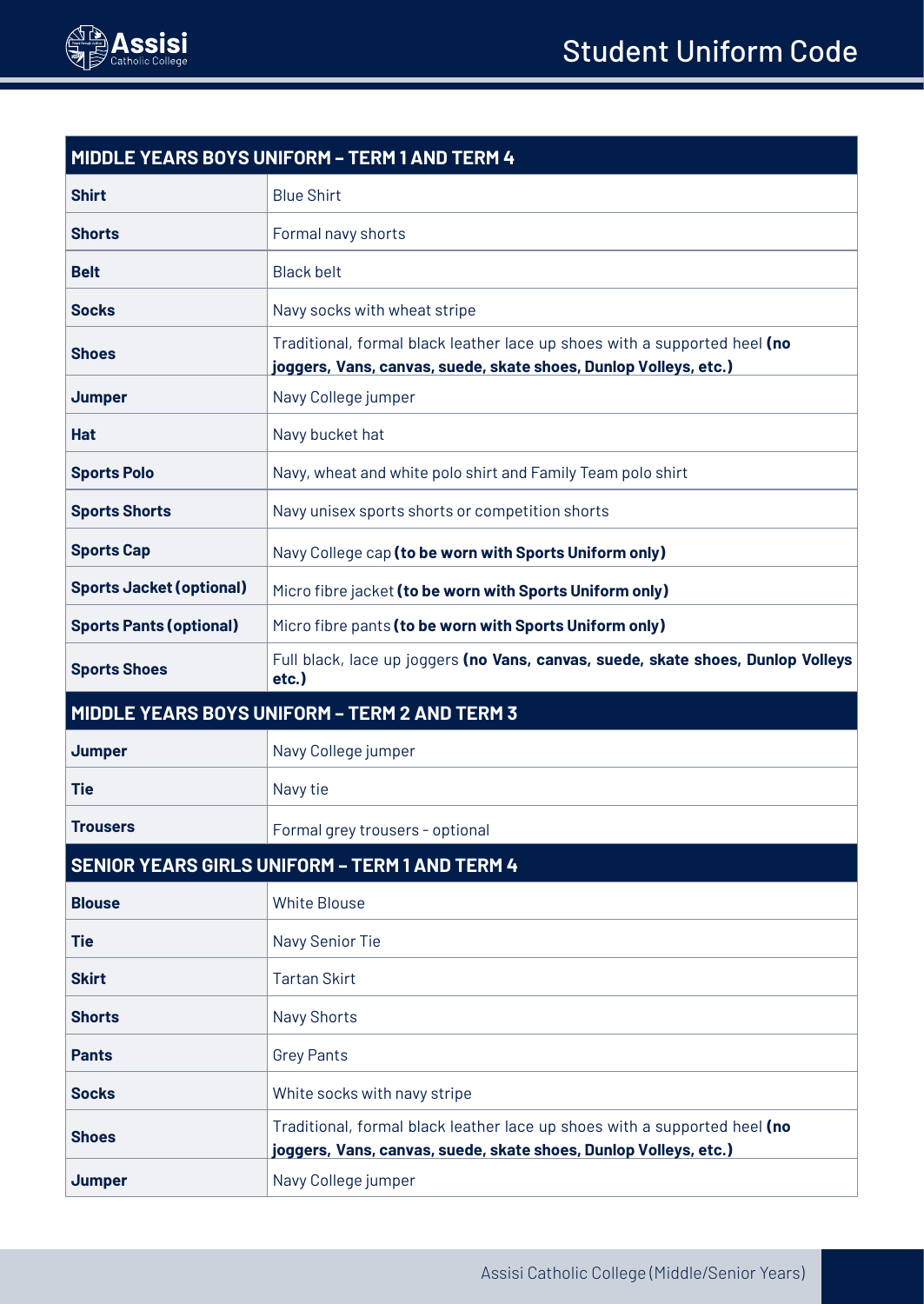

| Hat                                                   | Navy College hat                                                                                                                             |  |
|-------------------------------------------------------|----------------------------------------------------------------------------------------------------------------------------------------------|--|
| <b>Sports Polo</b>                                    | Navy, wheat and white polo shirt and Family Team polo shirt                                                                                  |  |
| Sports Shorts                                         | Navy unisex sports shorts or competition shorts                                                                                              |  |
| <b>Sports Cap</b>                                     | Navy College cap (to be worn with Sports Uniform only)                                                                                       |  |
| <b>Sports Jacket (optional)</b>                       | Micro fibre jacket (to be worn with Sports Uniform only)                                                                                     |  |
| <b>Sports Pants (optional)</b>                        | Micro fibre pants (to be worn with Sports Uniform only)                                                                                      |  |
| <b>Sports Shoes</b>                                   | Full black, lace up joggers (no Vans, canvas, suede, skate shoes, Dunlop<br>Volleys, etc.)                                                   |  |
| <b>SENIOR YEARS GIRLS UNIFORM - TERM 2 AND TERM 3</b> |                                                                                                                                              |  |
| <b>Blazer</b>                                         | College blazer                                                                                                                               |  |
| <b>Tights</b>                                         | Navy, opaque tights                                                                                                                          |  |
| <b>SENIOR YEARS BOYS UNIFORM - TERM 1 AND TERM 4</b>  |                                                                                                                                              |  |
| <b>Shirt</b>                                          | <b>White Shirt</b>                                                                                                                           |  |
| <b>Shorts</b>                                         | Formal navy shorts                                                                                                                           |  |
| <b>Belt</b>                                           | <b>Black belt</b>                                                                                                                            |  |
| Socks                                                 | Navy socks with wheat stripe                                                                                                                 |  |
| Shoes                                                 | Traditional, formal black leather lace up shoes with a supported heel (no joggers,<br>Vans, canvas, suede, skate shoes, Dunlop Volleys etc.) |  |
| <b>Jumper</b>                                         | Navy College jumper                                                                                                                          |  |
| Hat                                                   | Navy College hat                                                                                                                             |  |
| <b>Sports Polo</b>                                    | Navy, wheat and white polo shirt and Family Team polo shirt                                                                                  |  |
| <b>Sports Shorts</b>                                  | Navy unisex sports shorts or competition shorts                                                                                              |  |
| Sports Cap                                            | Navy College cap (to be worn with Sports' Uniform only)                                                                                      |  |
| <b>Sports Jacket (optional)</b>                       | Micro fibre jacket (to be worn with Sports' Uniform only)                                                                                    |  |
| <b>Sports Pants (optional)</b>                        | Micro fibre pants (to be worn with Sports' Uniform only)                                                                                     |  |
| <b>Sports Shoes</b>                                   | Full black, lace up joggers (no Vans, canvas, suede, skate shoes, Dunlops or mesh<br>shoes, etc.)                                            |  |
| SENIOR YEARS BOYS UNIFORM - TERM 2 AND TERM 3         |                                                                                                                                              |  |
| Blazer                                                | College blazer                                                                                                                               |  |
| Tie                                                   | Navy Senior man's tie                                                                                                                        |  |
| <b>Trousers</b>                                       | Formal grey trousers                                                                                                                         |  |